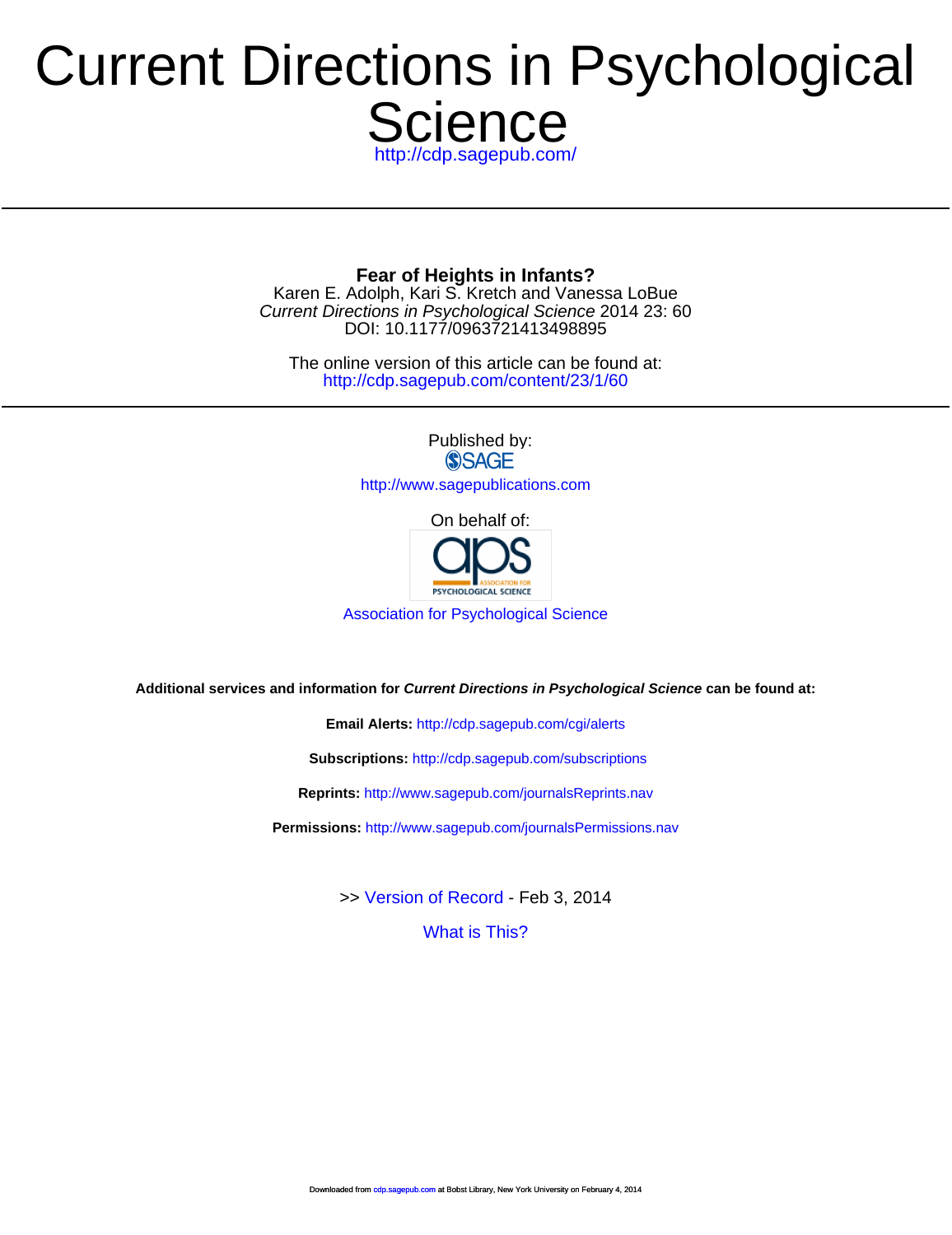# **YCHOLOGICAL SCIENC**

### Fear of Heights in Infants?

#### Karen E. Adolph $^1$ , Kari S. Kretch $^1$ , and Vanessa LoBue $^2$

<sup>1</sup>New York University and <sup>2</sup>Rutgers University

Current Directions in Psychological Science 2014, Vol. 23(1) 60–66 © The Author(s) 2014 Reprints and permissions: sagepub.com/journalsPermissions.nav DOI: 10.1177/0963721413498895 cdps.sagepub.com



#### Abstract

Based largely on the famous "visual cliff" paradigm, conventional wisdom is that crawling infants avoid crossing the brink of a dangerous drop-off because they are afraid of heights. However, recent research suggests that the conventional wisdom is wrong. Avoidance and fear are conflated, and there is no compelling evidence to support fear of heights in human infants. Infants avoid crawling or walking over an impossibly high drop-off because they perceive affordances for locomotion—the relations between their own bodies and skills and the relevant properties of the environment that make an action such as descent possible or impossible.

#### Keywords

emotion, locomotion, affordances

Are human infants afraid of heights? At first blush, the answer appears to be a resounding "yes." More than half a century ago, E. J. Gibson and Walk (1960) reported that crawling infants readily cross a visible surface of support but avoid crawling over an apparent, meter-high dropoff. To ensure infants' safety, researchers tested babies on a glass-covered precipice, dubbed a "visual cliff" because the drop-off was only illusory (see Figure 1a), rather than a real cliff from which foolhardy infants could fall. The visual cliff is a classic paradigm in developmental psychology; the image of an infant peering into a checkerboard-patterned abyss is among the most famous icons in developmental science. Furthermore, the basic findings are well known to the thousands of students who have sat through introductory courses in developmental psychology, experimental psychology, or perception. Perhaps because the paradigm has such common-sense appeal and apparent face validity (everyone can understand the importance of avoiding locomotion over a large drop-off, and most of us have experienced some sort of fear of heights), avoidance and fear are commonly conflated.

Subsequent researchers have expanded on E. J. Gibson and Walk's (1960) original findings and have introduced a few caveats regarding the role of locomotor experience (Adolph & Kretch, 2012). For example, human infants (and altricial animals, such as kittens) require several weeks of self-produced locomotor experience before they avoid the deep side of the visual cliff (Bertenthal, Campos, & Barrett, 1984; Held & Hein, 1963). Likewise,

on a real cliff, a large gap in the surface of support, or an impossibly steep slope (see Figures 1b–1d), infants plunge right over the edge unless they have many weeks of locomotor experience (Adolph, 1997, 2000; Adolph, Berger, & Leo, 2011; Kretch & Adolph, 2013a). These apparatuses have no safety glass; experimenters catch infants if they begin to fall. Moreover, the apparatuses are continuously adjustable so that researchers can precisely assess the correspondence between infants' attempts and their actual abilities. Over weeks of crawling and walking, infants become increasingly accurate, attempting drop-offs, gaps, and slopes within their abilities and avoiding those beyond their abilities.

What then is the role of locomotor experience in facilitating adaptive avoidance responses? The best known hypothesis is that self-produced locomotion leads to fear of heights, and fear leads to avoidance (Bertenthal et al., 1984; Campos et al., 2000; Campos, Hiatt, Ramsay, Henderson, & Svejda, 1978). In support of this account, crawling infants show accelerated heart rate—a standard index of fear—when placed on the deep side of the visual cliff, but prelocomotor infants do not (Campos, Bertenthal, & Kermoian, 1992; Campos et al., 1978). Likewise, kittens, goats, and other animals show stereotyped fear responses—such as freezing and backing up

Corresponding Author:

Karen E. Adolph, New York University, 6 Washington Place, Room 415, New York, NY 10003 E-mail: karen.adolph@nyu.edu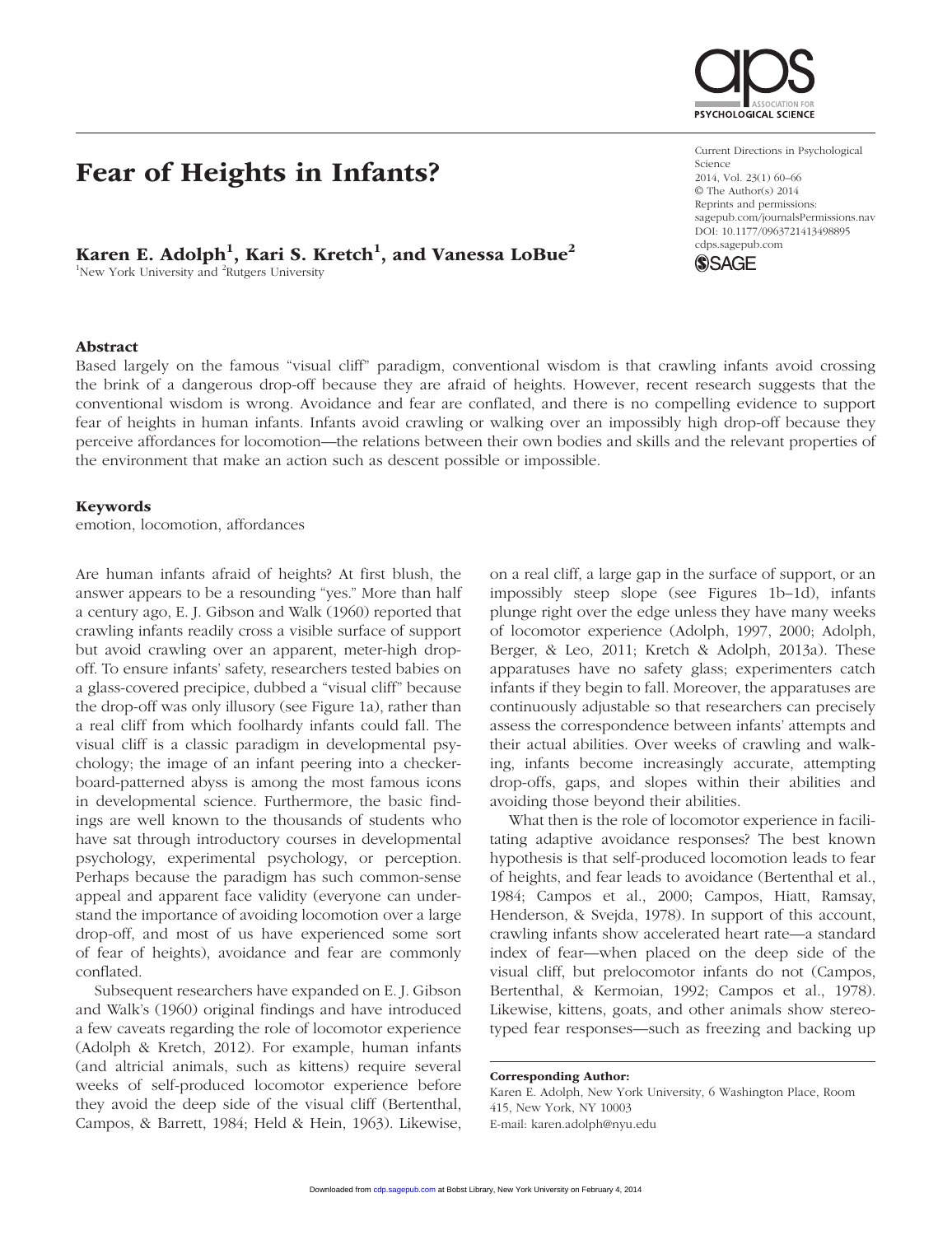

Ħ.

 $\mathsf b$ 





 $\mathbf e$ 





Fig. 1. Apparatuses used to test infants' reactions to heights. (a) Visual cliff. The surface on the deep side is 102 centimeters below the centerboard, and the surface on the shallow side is 3 centimeters below the centerboard. (b) Actual cliff used in Kretch and Adolph's (2013a) study. Height adjusts from 0 to 90 centimeters in 1-centimeter increments. (c) Adjustable gap used in Adolph's (2000) study. Gap width adjusts from 0 to 90 centimeters in 2-centimeter increments. (d) Adjustable slope used in Adolph's (1997) study. Steepness adjusts from 0 to 90 degrees in 4-degree increments. (e–f) Bridge apparatus from Kretch and Adolph's (2013b) study shown in the large (71-centimeter) and small (17-centimeter) drop-off conditions. Bridge width adjusts from 2 to 60 centimeters in 2-centimeter increments.

f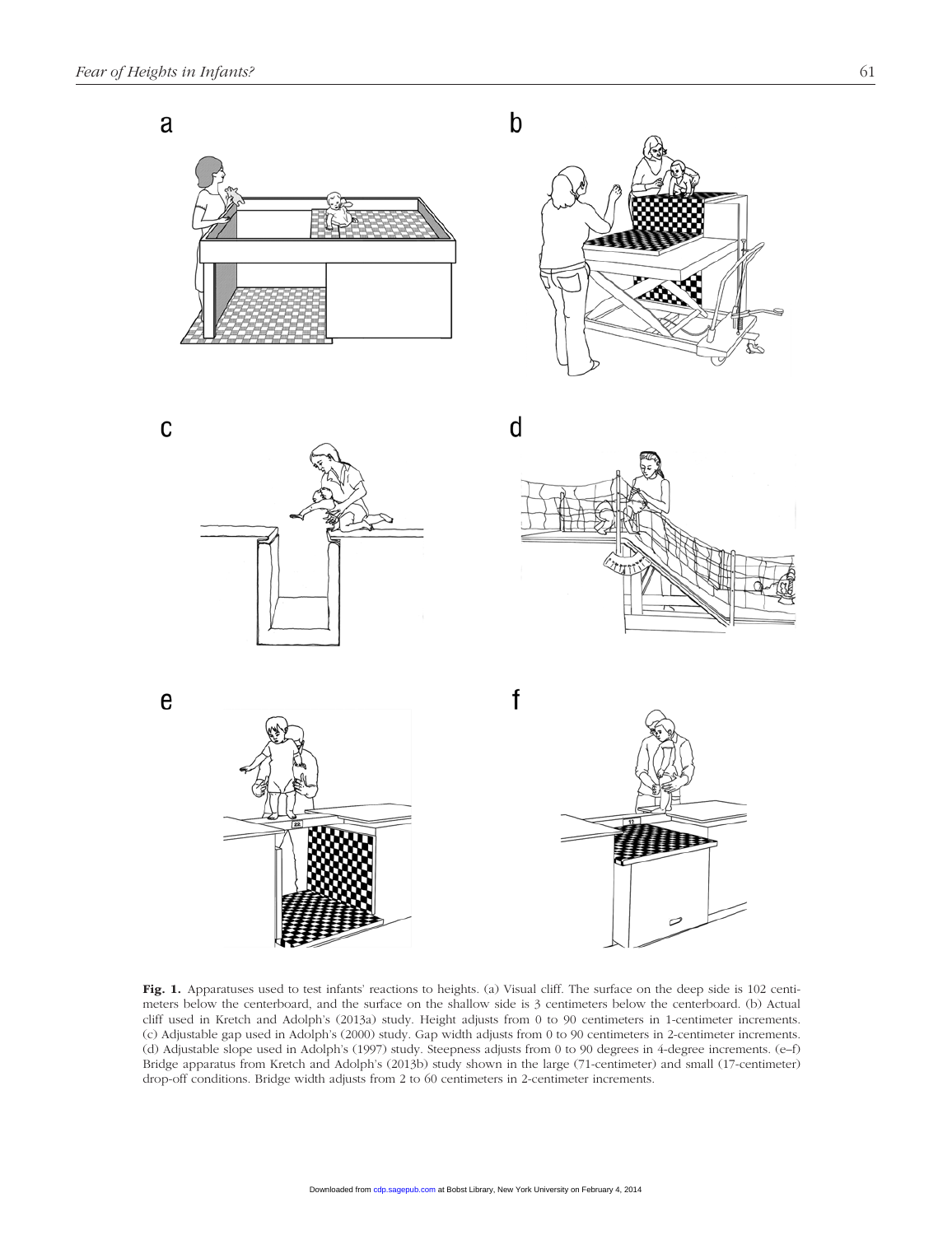with stiff forelegs—when they are placed directly onto the glass or pushed over the edge onto the deep side. Although the placing paradigm is more like being thrown off a cliff than exploring the view from the edge, the common interpretation is that fear of heights mediates avoidance.

#### Evidence That Infants Are Not Afraid of Heights

Despite half a century of undergraduates learning that infants avoid a drop-off because they are afraid of heights, several sources of evidence suggest that this idea is not accurate. First, researchers have no corroborating evidence of fear. The evidence for fear of heights is the avoidance response itself. The argument is circular and goes something like this: Infants avoid because they are fearful; we know they are fearful because they avoid. Physiological measures, such as heart rate, do not provide independent corroboration that fear mediates avoidance. Two weeks of crawling experience was sufficient to elicit accelerated heart rate when infants were placed on the deep side of the visual cliff but not to elicit avoidance when infants were allowed to cross (Campos et al., 1992). The same infants with pounding hearts in the placing paradigm crawled straight over the glass in the crossing paradigm (Ueno, Uchiyama, Campos, Dahl, & Anderson, 2011). Therefore, accelerated heart rate may reflect arousal, not fear.

Similarly, although one might imagine that infants display other indices of fear when they avoid a drop-off, they do not. Infants who avoid crawling over the deep side of the visual cliff ''do not show prototypic fear expressions. Indeed, they often smile!'' (Saarni, Campos, Camras, & Witherington, 2006, p. 231; also see Sorce, Emde, Campos, & Klinnert, 1985). Infants appear to enjoy the problem of deciding how to cope with obstacles. Likewise, on steep slopes, infants' facial expressions and vocalizations are primarily positive or neutral, not negative, regardless of whether they go over the edge or avoid (Adolph, Tamis-LeMonda, Ishak, Karasik, & Lobo, 2008; Tamis-LeMonda et al., 2008). Furthermore, there is no increase in negative expressions, such as crying or clinging, with infants' age or locomotor experience. Thus, some researchers have argued that the only valid index of fear on the visual cliff is refusal to crawl or walk over the brink because facial expressions and heart rate are not reliable indicators (Saarni et al., 2006).

A second line of evidence against the notion that fear mediates avoidance is infants' proximity to the edge. Although readers might assume that "avoidance" means that infants stay away from the drop-off, it does not. In every paradigm—the visual cliff, real cliffs, gaps, slopes, and bridges—infants spend most of each trial right at the edge of the drop-off, exploring possibilities for locomotion by stretching an arm toward the bottom of the precipice or by rocking back and forth at the brink (Adolph, 1997, 2000; Kretch & Adolph, 2013a, 2013b; Ueno et al., 2011; Walk, 1966; Walk & Gibson, 1961; Witherington, Campos, Anderson, Lejeune, & Seah, 2005). In fact, on the visual cliff, infants do not get scored as crossing until they have placed all four limbs onto the safety glass (Witherington et al., 2005). On a real cliff or gap, they would have fallen. Moreover, in every paradigm, infants who avoid crawling or walking over the drop-off are likely to attempt descent using alternative methods of locomotion, such as scuttling along the side walls of the visual cliff as well as backing or sliding down real cliffs and slopes (Adolph, 1997; Campos et al., 1978; Kretch & Adolph, 2013a; Witherington et al., 2005). Thus, "avoidant" infants refuse to attempt crossing in their typical mode of locomotion, but they do not avoid proximity to the drop-off and do not typically avoid descent if alternatives are available. Their behaviors at the brink provide evidence of adaptive, flexible responding, not fear of heights.

A third line of evidence against fear as the critical mediator is that infants show no evidence that they understand the different consequences of falling from different drop-off heights (Kretch & Adolph, 2013b). Adults are more leery of falling from a larger, more dangerous height than a smaller one, but infants are not. Both crawling and walking infants carefully scale attempts to cross bridges (see Figures 1e–1f) to the width of the bridge, indicating that they accurately perceive the probability of falling. However, attempts to cross, gait modifications, and exploratory behavior are identical on bridges spanning a large 71-centimeter drop-off (infants' standing height) and a small 17-centimeter drop-off (infants' knee height), meaning that infants do not consider the severity of a potential fall when deciding whether to cross, and they are not more reticent to cross a large drop-off than a small one.

A fourth source of evidence to argue against fear of heights is that infants' actions at the edge of a precipice depend on the constraints of the test situation. In several studies, walking infants treated the same degree of slope differently, depending on whether they were wearing a lead- or feather-weighted vest (Adolph & Avolio, 2000) or rubber- versus Teflon-soled shoes (Adolph, Karasik, & Tamis-LeMonda, 2010). They correctly attempted to walk down steep slopes (with a larger drop-off) while wearing the feather-weighted vest or the rubber-soled shoes but refused to walk down shallow slopes (with a smaller drop-off) in the lead-weighted vest or slippery-soled shoes, where their abilities were diminished. Infants accurately reassessed the situation when constraints changed from trial to trial. If fear were mediating infants'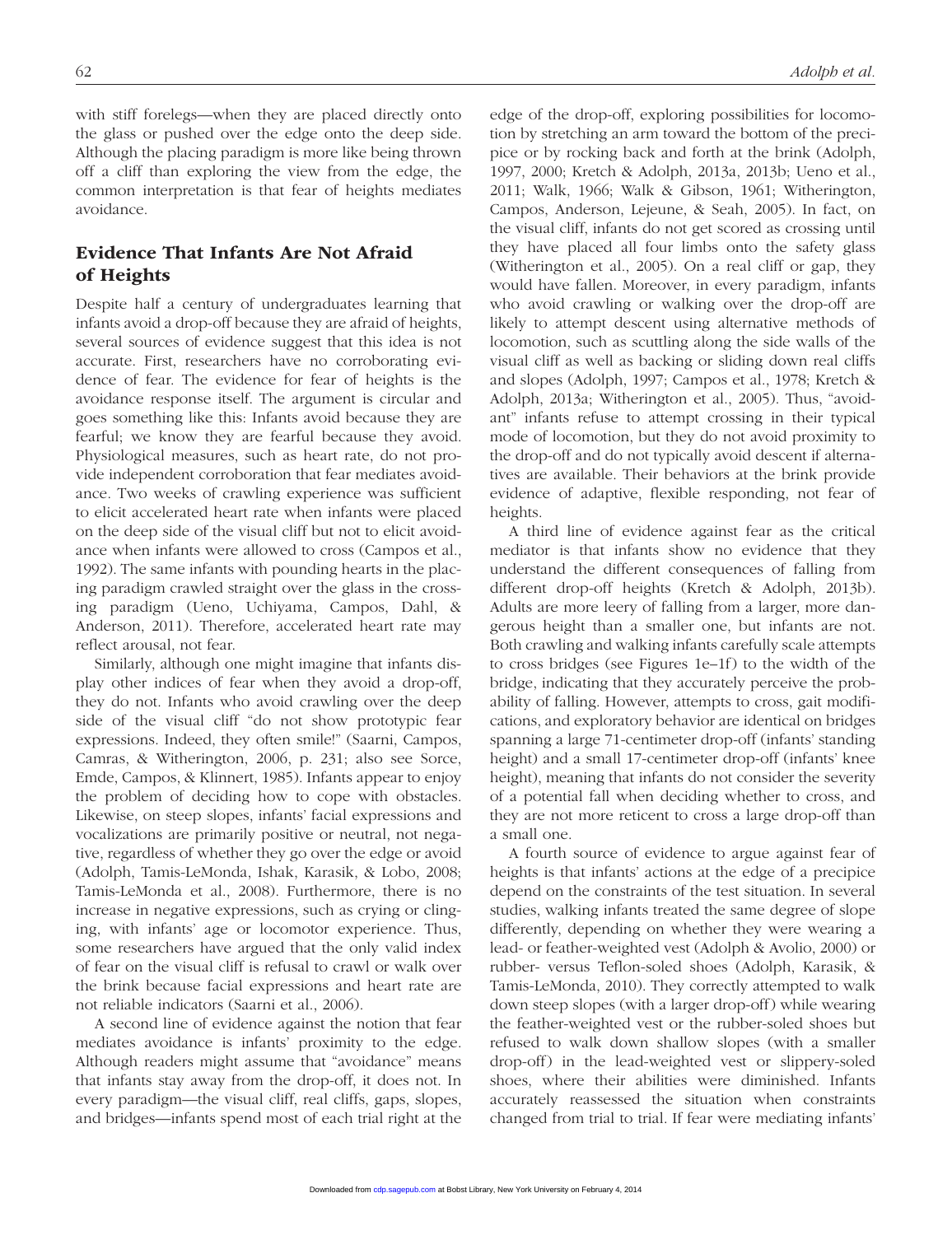responses, they should have treated the drop-offs similarly across conditions.

A final argument against fear of heights is that adaptive responding at the edge of a drop-off depends on whether infants face the obstacle in a newly acquired posture or an old, familiar posture. In one study, infants in an experienced sitting posture refused to span deep gaps that were slightly too large relative to their balance abilities; however, in a novice crawling posture, the same infants repeatedly plunged head first into the precipice (Adolph, 2000). Similarly, novice walkers stepped right into impossibly wide gaps (Adolph et al., 2011). In an experienced crawling posture, infants refused to crawl down impossibly steep slopes or cliffs; however, in a novice walking posture, they walked over the edge (Adolph, 1997; Adolph et al., 2008; Kretch & Adolph, 2013a). Specificity of learning between earlier and later developing postures was so robust that infants alternated between avoiding and plunging on consecutive trials when the experimenter started them in an experienced or novice posture (Adolph, 1997). If locomotor experience teaches infants fear of heights, adaptive avoidance responses should not depend on the posture in which infants are tested.

#### Why Do Babies Avoid a Drop-Off?

So why do infants avoid a drop-off? Furthermore, what do infants learn from locomotor experience that facilitates adaptive responding at the edge of a precipice? Answering these questions requires an apparatus more modifiable than the visual cliff. The standard visual cliff has only two drop-off heights, the shallow and the deep side, and the safety glass precludes assessment of infants' actual abilities because both sides are safe for locomotion. In contrast, on a real cliff with continuously adjustable drop-off height, researchers can assess infants' attempts to cross relative to their actual ability to navigate the drop-off. For experienced crawling and walking infants, a small drop-off—13 centimeters—is simply a step: If infants attempt to crawl or walk over the edge, they will succeed. However, for novice walkers, the same 13-centimeter drop-off is essentially a cliff: If they attempt to walk, they will fall (Kretch & Adolph, 2013a). The distinction between a stepping-off place and a falling-off place depends on the fit between infants' physical capabilities and the relevant environmental properties—what J. J. Gibson (1979) termed an *affordance*. On this account, infants decide whether to cross or avoid a drop-off by detecting information for affordances (e.g., limb length, muscle strength, and balance control relative to drop-off height). What infants learn from locomotor experience is how to perceive affordances for locomotion (Adolph, 1997; Adolph & Robinson, 2013; Kretch & Adolph, 2013a).

In her later writings, E. J. Gibson (E. J. Gibson, 1991; E. J. Gibson et al., 1987; E. J. Gibson & Schmuckler, 1989) reinterpreted findings from the visual cliff in terms of perception of affordances (Adolph & Kretch, 2012). E. J. Gibson (1982) did not equate avoidance with fear, and she did not believe that fear necessarily accompanied perception of affordances:

[Affordances] are not the attachment to a perception of feelings of pleasantness or unpleasantness. They are information for behavior that is of some potential utility to the animal . . . I doubt that a mountain goat peering over a steep crag is afraid or charged with any kind of emotion; he simply does not step off. (p. 65)

Although the evidence does not support an account based on fear, it is consistent with an affordance account. Infants explore a precipice to generate information for affordances. Exploration increased on more challenging cliffs, gaps, slopes, and bridges as attempts to crawl and walk decreased (Adolph, 1997, 2000; Kretch & Adolph, 2013a, 2013b). Indeed, on the visual cliff, infants patted the glass with their hands, leaned their weight on the glass, and laid their face on it (Ueno et al., 2011; Walk, 1966; Walk & Gibson, 1961; Witherington et al., 2005). After one trial, they figured out the illusion, and crossed the deep side (Campos et al., 1978; Walk, 1966). When experienced crawlers and walkers were tested on modifiable apparatuses with no safety glass, they rarely erred. Attempts to crawl or walk were matched to their abilities—they only attempted risky obstacles that were within 1 to 3 centimeters of their actual ability on real cliffs, gaps, and bridges and that were within 2 to 6 degrees of slant on slopes (Adolph, 1997, 2000; Adolph et al., 2008; Kretch & Adolph, 2013a, 2013b). Moreover, experienced infants retained impressive accuracy when their abilities were altered with weighted shoulder packs or slippery shoes (Adolph & Avolio, 2000; Adolph et al., 2010). Such finely attuned perception of affordances requires many weeks of locomotor experience because infants must identify the relevant parameters for their new action systems and learn to calibrate the settings of those parameters under varying conditions. Infants fail to show transfer from earlier to later developing postures because affordances and the information to specify the relevant relations are different for sitting, crawling, cruising, and walking (Adolph & Robinson, 2013).

#### Unanswered Questions

What would constitute convincing evidence that infants are afraid of heights? Although infant fear is a controversial topic because of considerable individual variation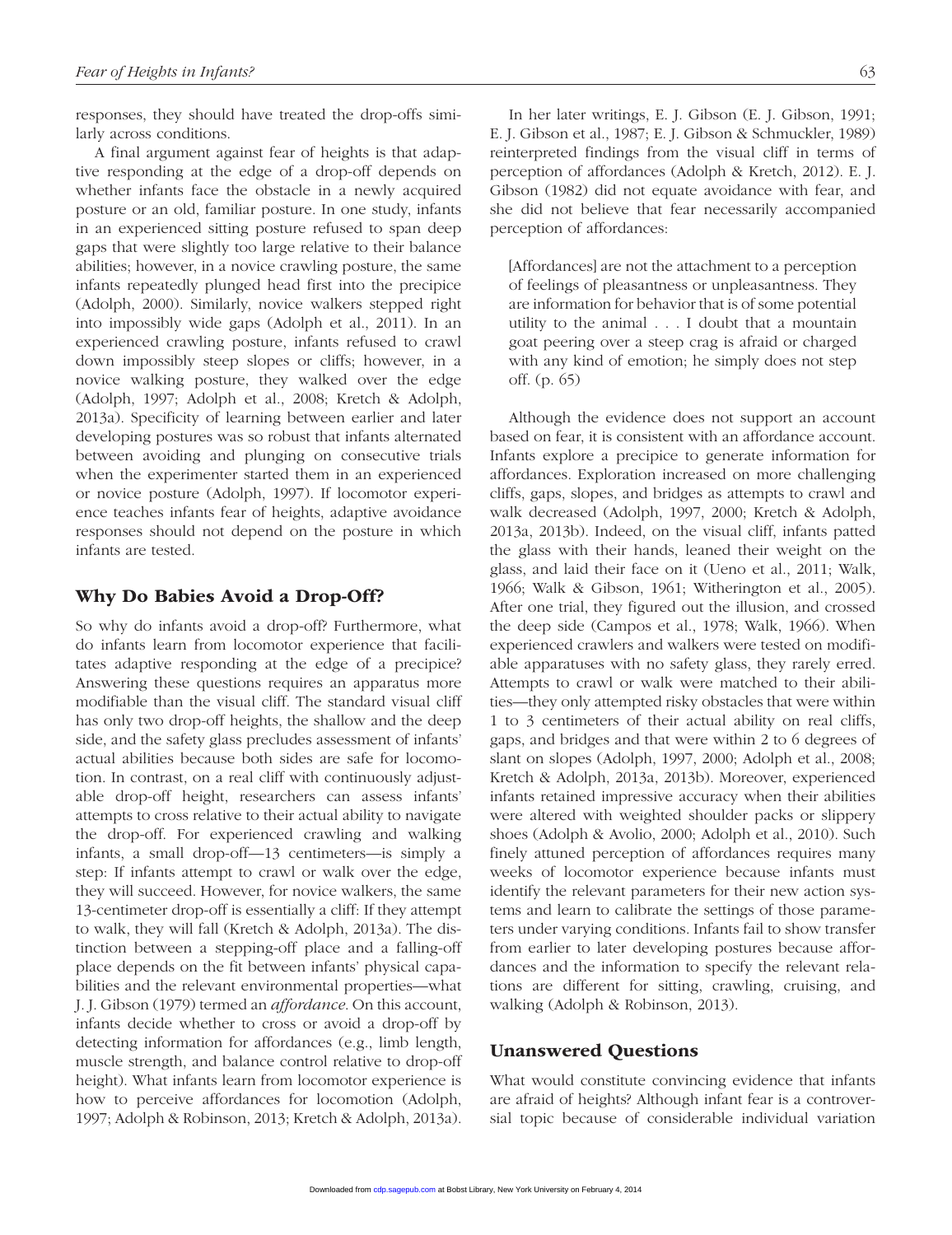(Saarni et al., 2006), infant distress is not. Unfortunately for parents, infants are quite adept at displaying negative affect. In the laboratory, infants in the same age range as those who avoid drop-offs are also capable of negative affect. When approached by a stranger, for example, some 8- to 22-month-old infants produce negative affect in facial expressions and vocalizations; they may also withdraw from the stimulus, cling to their mothers, show accelerated heart rate, and stiffen their bodies (e.g., Sroufe, 1977; Waters, Matas, & Sroufe, 1975). Thus, in addition to accelerated heart rate, evidence for fear of heights should include converging evidence, such as negative affect and withdrawal from the edge of the drop-off. However, infants do the opposite: Their facial expressions and vocalizations are positive or neutral, and they spend most of their time exploring at the edge of the drop-off and finding alternative means of crossing.

So when does fear of heights develop, and how is it acquired? To our knowledge, there are no longitudinal data to address this question. Previous work suggests that acquiring fear of heights does not necessitate direct conditioning experiences, such as a traumatic fall (Menzies & Clarke, 1993; Poulton, Davies, Menzies, Langley, & Silva, 1998). Indirect pathways may include observational learning or transmission of negative verbal information (Rachman, 1977). Individual differences in temperament or trait anxiety might also play a role by making some children more likely to acquire fear of heights than others (Mineka & Zinbarg, 2006).

A final question for future research is whether infants may show heightened sensitivity to other stimuli, without displaying evidence of fear. Fear of snakes and spiders, for example, is common in adults, but recent research indicates that infants and young children do not show fear of snakes or spiders (LoBue, 2013). Instead, they display positive or neutral affect, and they approach, rather than withdraw, from photographs, videos, and live snakes and spiders. However, infants and young children do show heightened visual sensitivity to snakes and spiders, akin to their heightened attention to drop-offs. Possibly, early perceptual sensitivity to stimuli, such as heights and snakes, facilitates fear learning later in development (LoBue, 2013).

#### Conclusions: Who Is Afraid of Heights?

Although infants, children, and adults can perceive affordances for locomotion, fear of heights is not universal at any age. Some sensation seekers enjoy the thrill of heights and seek out activities such as mountain climbing, parasailing, or skydiving (Salassa & Zapala, 2009; Zuckerman, 1983). Others have more trepidations: About 30% of adults report nonclinical height fear, and another 5% have full-blown height phobia (Agras, Sylvester, & Oliveau, 1969; Depla, ten Have, van Balkom, & de Graaf, 2008; Huppert, Grill, & Brandt, 2013). Despite substantial variability in adults, fear of heights in infants is described as a universal development, akin to language acquisition or learning to walk. Indeed, some researchers claim that fear of heights is innate (Menzies & Clarke, 1993; Poulton et al., 1998). From an evolutionary standpoint, avoidance of falling-off places is undoubtedly adaptive, making accounts of innate or early developing height fear popular and satisfying. However, the processes mediating avoidance of a cliff in infancy appear unrelated to the development of fear of heights. Young infants respond flexibly to novel challenges by detecting the fit between the environment and their own abilities. They actively explore, assess, and generate creative alternatives that suit the constraints of the current situation. Far more adaptive than an automatic fear response is the ability to perceive affordances. Although the construct of fear is attractive, it is not necessary to describe the flexible and

#### Recommended Reading

Adolph, K. E., & Kretch, K. S. (2012). (See References). Describes research on the visual cliff and research inspired by the visual cliff and places the original paradigm and subsequent studies into historical context.

adaptive behavior of infants at the edge of a drop-off.

- Adolph, K. E., & Robinson, S. R. (2013). (See References). A description of the development of locomotion, from prenatal movements to mature walking and beyond, relating the phenomena to general conceptual issues of learning and development.
- Campos, J. J., Hiatt, D., Ramsay, D., Henderson, C., & Svejda, M. (1978). (See References). A series of studies that explores the relations between locomotor experience and responses to the visual cliff, including the placing and crossing paradigms.
- Gibson, E. J., & Walk, R. D. (1960). (See References). The classic article reporting the first comparative experiments on the visual cliff, including several animal species and human infants.
- Kretch, K. S., & Adolph, K. E. (2013a). (See References). A recent study using an actual, adjustable cliff that provides evidence against fear of heights in infancy.

#### Declaration of Conflicting Interests

The authors declared that they had no conflicts of interest with respect to their authorship or the publication of this article.

#### Funding

The project was supported by Eunice Kennedy Shriver National Institute of Child Health and Human Development Grant R37HD033486 to Karen E. Adolph. The content is solely the responsibility of the authors and does not necessarily represent the official views of the Eunice Kennedy Shriver National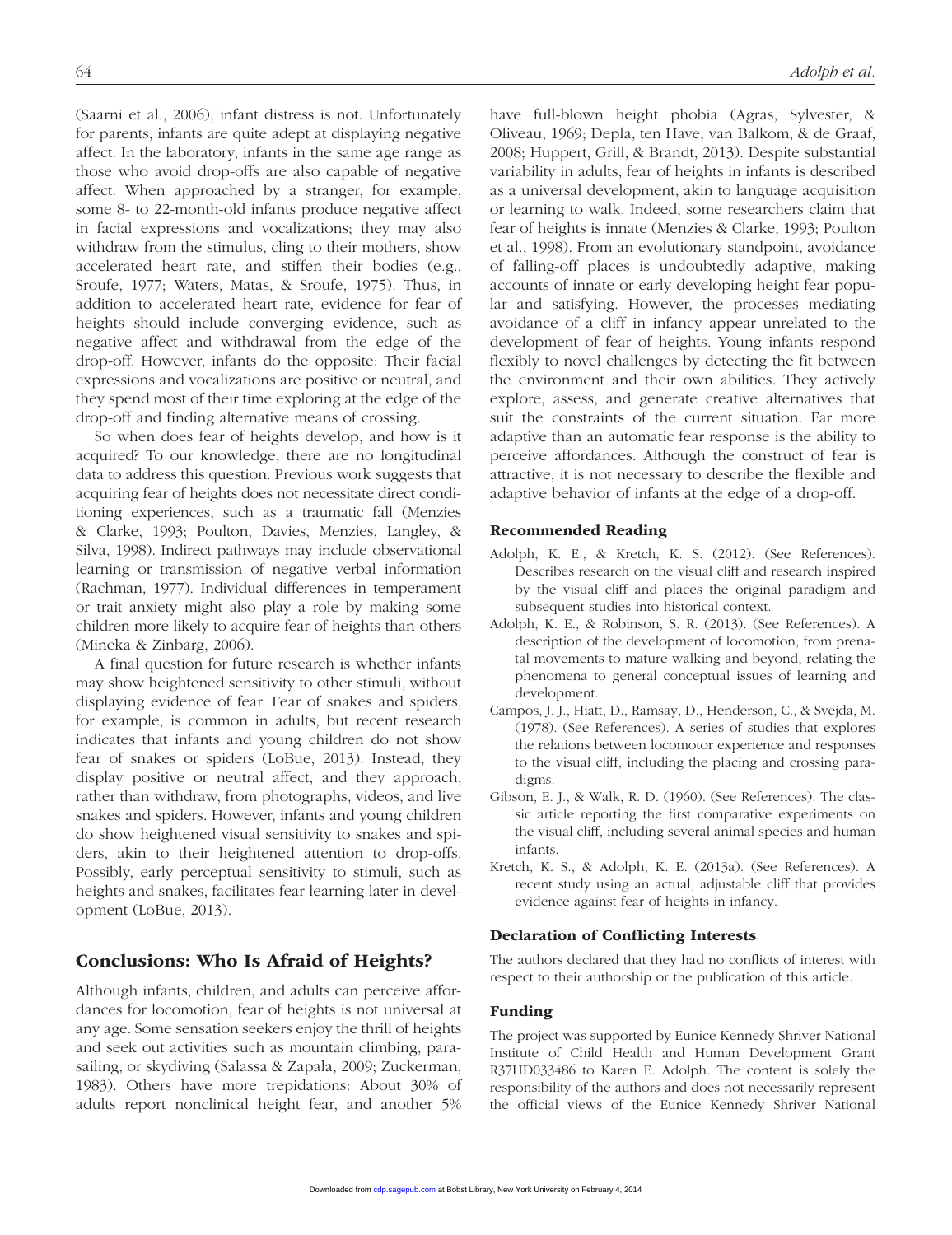Institute of Child Health and Human Development or the National Institutes of Health.

#### References

- Adolph, K. E. (1997). Learning in the development of infant locomotion. *Monographs of the Society for Research in Child Development*, *62*(3, Serial No. 251).
- Adolph, K. E. (2000). Specificity of learning: Why infants fall over a veritable cliff. *Psychological Science*, *11*, 290–295.
- Adolph, K. E., & Avolio, A. M. (2000). Walking infants adapt locomotion to changing body dimensions. *Journal of Experimental Psychology: Human Perception and Performance*, *26*, 1148–1166.
- Adolph, K. E., Berger, S. E., & Leo, A. J. (2011). Developmental continuity? Crawling, cruising, and walking. *Developmental Science*, *14*, 306–318.
- Adolph, K. E., Karasik, L. B., & Tamis-LeMonda, C. S. (2010). Using social information to guide action: Infants' locomotion over slippery slopes. *Neural Networks*, *23*, 1033–1042.
- Adolph, K. E., & Kretch, K. S. (2012). Infants on the edge: Beyond the visual cliff. In A. Slater & P. Quinn (Eds.), *Developmental psychology: Revisiting the classic studies* (pp. 36–55). London, England: SAGE.
- Adolph, K. E., & Robinson, S. R. (2013). The road to walking: What learning to walk tells us about development. In P. Zelazo (Ed.), *Oxford handbook of developmental psychology* (pp. 403–443). New York, NY: Oxford University Press.
- Adolph, K. E., Tamis-LeMonda, C. S., Ishak, S., Karasik, L. B., & Lobo, S. A. (2008). Locomotor experience and use of social information are posture specific. *Developmental Psychology*, *44*, 1705–1714.
- Agras, S., Sylvester, D., & Oliveau, D. (1969). The epidemiology of common fears and phobia. *Comprehensive Psychiatry*, *10*, 151–156.
- Bertenthal, B. I., Campos, J. J., & Barrett, K. C. (1984). Selfproduced locomotion: An organizer of emotional, cognitive, and social development in infancy. In R. N. Emde & R. J. Harmon (Eds.), *Continuities and discontinuities in development* (pp. 175–210). New York, NY: Plenum Press.
- Campos, J. J., Anderson, D. I., Barbu-Roth, M. A., Hubbard, E. M., Hertenstein, M. J., & Witherington, D. C. (2000). Travel broadens the mind. *Infancy*, *1*, 149–219.
- Campos, J. J., Bertenthal, B. I., & Kermoian, R. (1992). Early experience and emotional development: The emergence of wariness of heights. *Psychological Science*, *3*, 61–64.
- Campos, J. J., Hiatt, S., Ramsay, D., Henderson, C., & Svejda, M. (1978). The emergence of fear on the visual cliff. In M. Lewis & L. Rosenblum (Eds.), *The development of affect* (pp. 149–182). New York, NY: Plenum Press.
- Depla, M. F. I. A., ten Have, M. L., van Balkom, A. J. L. M., & de Graaf, R. (2008). Specific fears and phobias in the general population: Results from the Netherlands Mental Health Survey and Incidence Study (NEMESIS). *Social Psychiatry & Psychiatric Epidemiology*, *43*, 200–208.
- Gibson, E. J. (1982). The concept of affordances in development: The renascence of functionalism. In W. A. Collins (Ed.), *The concept of development: The Minnesota symposia*

*on child psychology* (Vol. 15, pp. 55–81). Mahwah, NJ: Erlbaum.

- Gibson, E. J. (1991). *An odyssey in learning and perception*. Cambridge, MA: MIT Press.
- Gibson, E. J., Riccio, G., Schmuckler, M. A., Stoffregen, T. A., Rosenberg, D., & Taormina, J. (1987). Detection of the traversability of surfaces by crawling and walking infants. *Journal of Experimental Psychology: Human Perception and Performance*, *13*, 533–544.
- Gibson, E. J., & Schmuckler, M. A. (1989). Going somewhere: An ecological and experimental approach to development of mobility. *Ecological Psychology*, *1*, 3–25.
- Gibson, E. J., & Walk, R. D. (1960). The "visual cliff." *Scientific American*, *202*, 64–71.
- Gibson, J. J. (1979). *The ecological approach to visual perception*. Boston, MA: Houghton Mifflin.
- Held, R., & Hein, A. (1963). Movement-produced stimulation in the development of visually guided behavior. *Journal of Comparative and Physiological Psychology*, *56*, 872–876.
- Huppert, D., Grill, E., & Brandt, T. (2013). Down on heights? One in three has visual height intolerance. *Journal of Neurology*, *260*, 597–604.
- Kretch, K. S., & Adolph, K. E. (2013a). Cliff or step? Posturespecific learning at the edge of a drop-off. *Child Development*, *84*, 226–240.
- Kretch, K. S., & Adolph, K. E. (2013b). No bridge too high: Infants decide whether to cross based on bridge width not drop-off height. *Developmental Science*, *16*, 336–351.
- LoBue, V. (2013). What are we so afraid of? How early attention shapes our most common fears. *Child Development Perspectives*, *7*, 38–42.
- Menzies, R. G., & Clarke, J. C. (1993). The etiology of fear of heights and its relationship to severity and individual response patterns. *Behaviour Research and Therapy*, *31*, 355–365.
- Mineka, S., & Zinbarg, R. (2006). A contemporary learning theory perspective on anxiety disorders: It's not what you thought it was. *American Psychologist*, *61*, 10–269.
- Poulton, R., Davies, S., Menzies, R. G., Langley, J. D., & Silva, P. A. (1998). Evidence for a non-associative model of the acquisition of a fear of heights. *Behaviour Research and Therapy*, *36*, 537–544.
- Rachman, S. J. (1977). The conditioning theory of fear acquisition: A critical examination. *Behaviour Research and Therapy*, *15*, 375−387.
- Saarni, C., Campos, J. J., Camras, L. A., & Witherington, D. (2006). Emotional development: Action, communication, and understanding. In N. Einsenberg (Ed.), *Handbook of child psychology. Vol. 3: Social, emotional, and personality development* (6th ed., pp. 226–299). New York, NY: John Wiley.
- Salassa, J. R., & Zapala, D. A. (2009). Love and fear of heights: The pathophysiology and psychology of height imbalance. *Wilderness & Environmental Medicine*, *20*, 378–382.
- Sorce, J. F., Emde, R. N., Campos, J. J., & Klinnert, M. D. (1985). Maternal emotional signaling: Its effects on the visual cliff behavior of 1-year-olds. *Developmental Psychology*, *21*, 195–200.